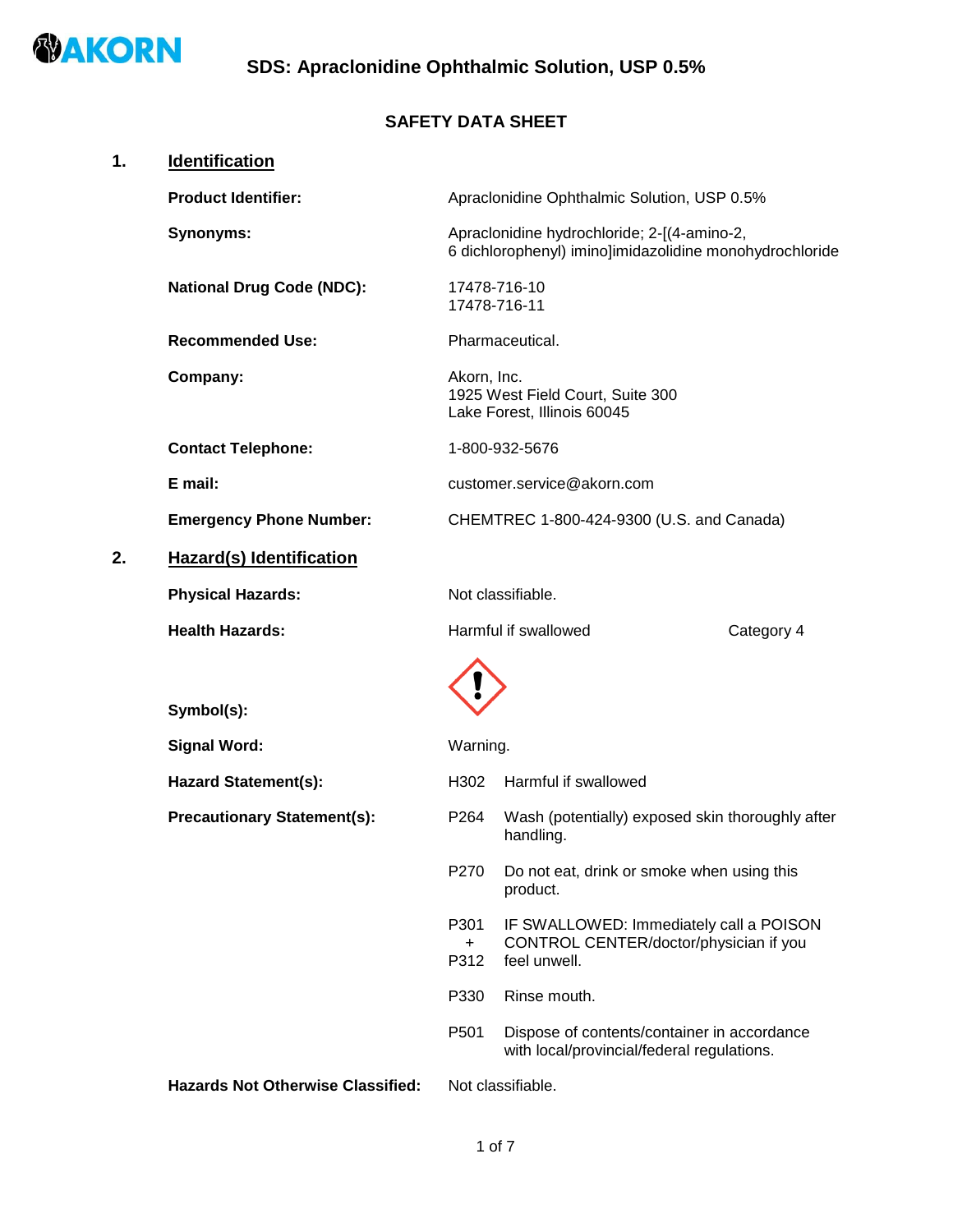

**Supplementary Information:** May cause eye, skin, and respiratory irritation. Systemically absorbed via eyes, skin, and ingestion.

### **3. Composition/Information on Ingredients**

| <b>Chemical Name</b>                                                            | <b>CAS</b><br><b>Number</b> | <b>Synonyms</b>                | <b>Chemical</b><br><b>Formula</b> | <b>Molecular</b><br>Weight | Percentage |
|---------------------------------------------------------------------------------|-----------------------------|--------------------------------|-----------------------------------|----------------------------|------------|
| 2-[(4-amino-2,<br>6 dichlorophenyl)<br>imino]imidazolidine<br>monohydrochloride | 73218-79-8                  | Apraclonidine<br>hydrochloride | $C_9H_{10}Cl_2N_4$<br>HCI         | 281.57                     | 0.575%     |

\*The formula also contains Benzalkonium Chloride, 0.01% as a preservative. Sodium Acetate, Sodium Chloride, Sodium Hydroxide and/or Hydrochloric Acid may be added to adjust pH (4.4 – 7.8) and Water for Injection.

#### **4. First Aid Measures**

| Ingestion:                         | If a person vomits place them in the recovery position so<br>that vomit will not reenter the mouth and throat. Rinse<br>mouth with water. If swallowed, seek medical advice<br>immediately and show the container or label. Treat<br>symptomatically and supportively. Ensure that medical<br>personnel are aware of the material(s) involved and take<br>precautions to protect themselves.                                         |
|------------------------------------|--------------------------------------------------------------------------------------------------------------------------------------------------------------------------------------------------------------------------------------------------------------------------------------------------------------------------------------------------------------------------------------------------------------------------------------|
| <b>Eye Contact:</b>                | Remove from source of exposure. Flush with copious<br>amounts of water for at least 15 minutes. If irritation<br>persists or signs of toxicity occur, seek medical attention.<br>Provide symptomatic/supportive care as necessary.<br>Ensure that medical personnel are aware of the<br>material(s) involved and are aware of precautions to<br>protect themselves.                                                                  |
| <b>Skin Contact:</b>               | Remove from source of exposure. Remove and isolate<br>contaminated clothing and shoes. Flush with copious<br>amounts of water for at least 20 minutes. Use soap. If<br>irritation persists or signs of toxicity occur, seek medical<br>attention. Provide symptomatic/supportive care as<br>necessary. Ensure that medical personnel are aware of<br>the material(s) involved and are aware of precautions to<br>protect themselves. |
| Inhalation:                        | Remove from source of exposure. Move individual(s) to<br>fresh air. Give artificial respiration if individual(s) are not<br>breathing and call emergency medical service. If signs of<br>toxicity occur, seek medical attention. Provide<br>symptomatic/supportive care as necessary. Ensure that<br>medical personnel are aware of the material(s) involved<br>and are aware of precautions to protect themselves.                  |
| <b>Protection of First-Aiders:</b> | Use personal protective equipment (see section 8).                                                                                                                                                                                                                                                                                                                                                                                   |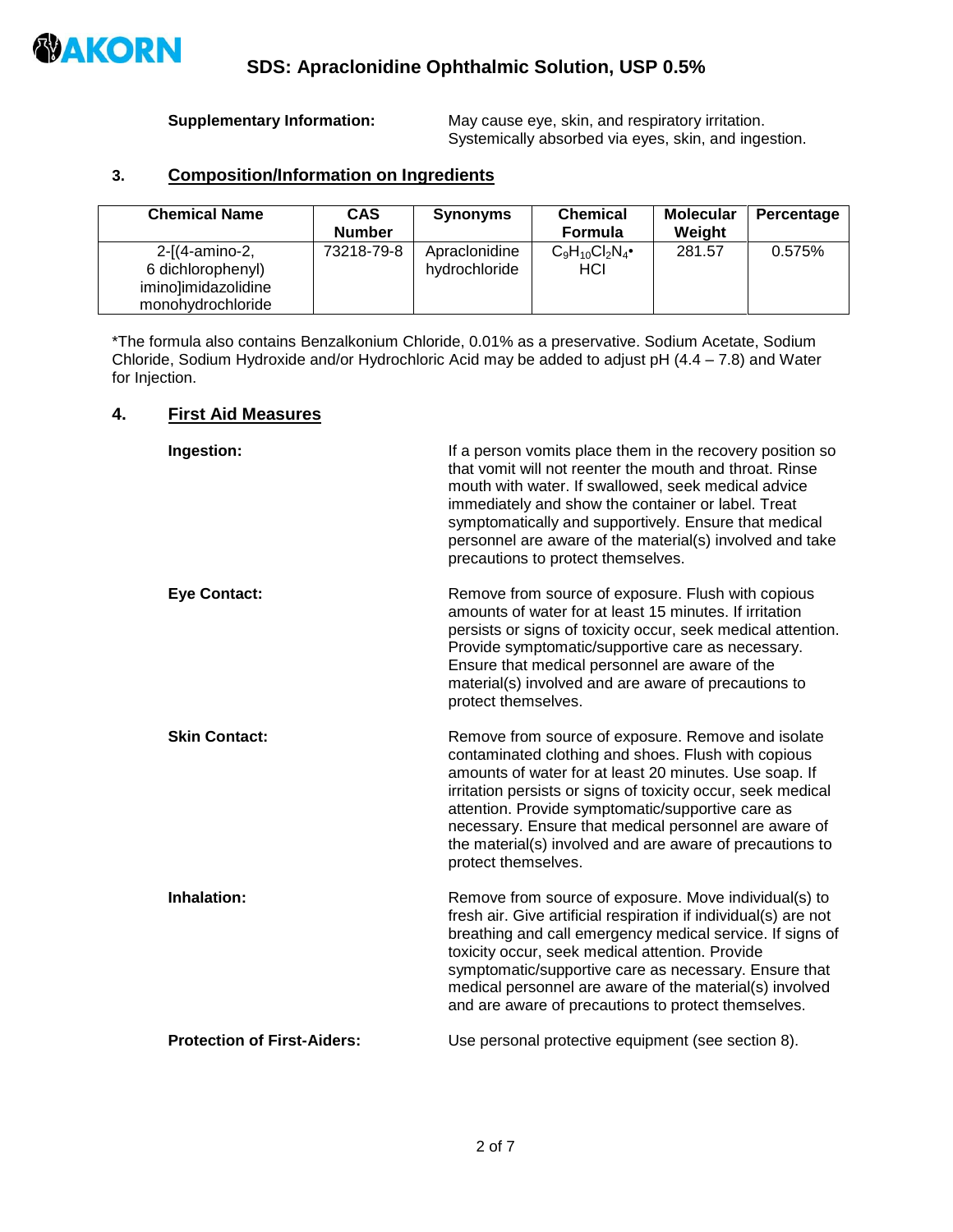

|    | <b>Signs and Symptoms:</b><br><b>Medical Conditions Aggravated</b>           | May include red, itchy, swollen, or watery eyes; eyelid<br>changes; enlarged pupils; and dry mouth. If material is<br>systemically absorbed it causes adverse effects similar<br>to those of clonidine, a related material, which may<br>include mental depression; swelling of feet and lower<br>legs; constipation; dizziness; drowsiness; headache; dry<br>mouth; unusual tiredness or weakness; loss of appetite;<br>decreased sexual ability; lightheadedness or fainting;<br>nausea or vomiting; nervousness; unusual taste<br>perception; and dry, itching, or burning eyes. Possible<br>allergic reaction to material if inhaled, ingested or in<br>contact with skin. Overdose effects may include<br>dizziness or fainting, difficulty breathing, slowed<br>heartbeat, pinpoint pupils, feeling cold, and extreme<br>tiredness or weakness. Eye, skin, gastrointestinal and/or<br>respiratory tract irritation are possible. |  |  |
|----|------------------------------------------------------------------------------|----------------------------------------------------------------------------------------------------------------------------------------------------------------------------------------------------------------------------------------------------------------------------------------------------------------------------------------------------------------------------------------------------------------------------------------------------------------------------------------------------------------------------------------------------------------------------------------------------------------------------------------------------------------------------------------------------------------------------------------------------------------------------------------------------------------------------------------------------------------------------------------------------------------------------------------|--|--|
|    | by Exposure:                                                                 | Hypersensitivity to apraclonidine or any other component<br>of this product, as well as systemic clonidine.                                                                                                                                                                                                                                                                                                                                                                                                                                                                                                                                                                                                                                                                                                                                                                                                                            |  |  |
|    | <b>Notes to Physician:</b>                                                   | None.                                                                                                                                                                                                                                                                                                                                                                                                                                                                                                                                                                                                                                                                                                                                                                                                                                                                                                                                  |  |  |
| 5. | <b>Firefighting Measures</b>                                                 |                                                                                                                                                                                                                                                                                                                                                                                                                                                                                                                                                                                                                                                                                                                                                                                                                                                                                                                                        |  |  |
|    | <b>Suitable Extinguishing Media:</b>                                         | Use extinguishing media for type of surrounding fire.                                                                                                                                                                                                                                                                                                                                                                                                                                                                                                                                                                                                                                                                                                                                                                                                                                                                                  |  |  |
|    | <b>Unsuitable Extinguishing Media:</b>                                       | Not determined.                                                                                                                                                                                                                                                                                                                                                                                                                                                                                                                                                                                                                                                                                                                                                                                                                                                                                                                        |  |  |
|    | <b>Specific Hazards Arising from the Chemical:</b>                           |                                                                                                                                                                                                                                                                                                                                                                                                                                                                                                                                                                                                                                                                                                                                                                                                                                                                                                                                        |  |  |
|    | <b>Hazardous Combustion Products:</b>                                        | These products include carbon oxides, nitrogen oxides<br>and hydrogen chloride.                                                                                                                                                                                                                                                                                                                                                                                                                                                                                                                                                                                                                                                                                                                                                                                                                                                        |  |  |
|    | <b>Other Specific Hazards:</b>                                               | Closed containers may explode from the heat of fire.                                                                                                                                                                                                                                                                                                                                                                                                                                                                                                                                                                                                                                                                                                                                                                                                                                                                                   |  |  |
|    | <b>Special Protective Equipment/</b><br><b>Precautions for Firefighters:</b> | Wear self-contained breathing apparatus and full and<br>protective gear.                                                                                                                                                                                                                                                                                                                                                                                                                                                                                                                                                                                                                                                                                                                                                                                                                                                               |  |  |
| 6. | <b>Accidental Release Measures</b>                                           |                                                                                                                                                                                                                                                                                                                                                                                                                                                                                                                                                                                                                                                                                                                                                                                                                                                                                                                                        |  |  |
|    | <b>Personal Precautions:</b>                                                 | Keep unnecessary personnel away. Do not touch<br>damaged containers or spilled material unless wearing<br>appropriate personal protective equipment and clothing.                                                                                                                                                                                                                                                                                                                                                                                                                                                                                                                                                                                                                                                                                                                                                                      |  |  |
|    | <b>Personal Protective Equipment:</b>                                        | For personal protection see section 8.                                                                                                                                                                                                                                                                                                                                                                                                                                                                                                                                                                                                                                                                                                                                                                                                                                                                                                 |  |  |
|    | <b>Methods for Cleaning Up:</b>                                              | Dike ahead of liquid spills for later disposal. Absorb with<br>inert material. Recover product and place in an<br>appropriate container for disposal in accordance with<br>local, state and federal regulations.                                                                                                                                                                                                                                                                                                                                                                                                                                                                                                                                                                                                                                                                                                                       |  |  |
|    | <b>Environmental Precautions:</b>                                            | Contain material and prevent release to basements,                                                                                                                                                                                                                                                                                                                                                                                                                                                                                                                                                                                                                                                                                                                                                                                                                                                                                     |  |  |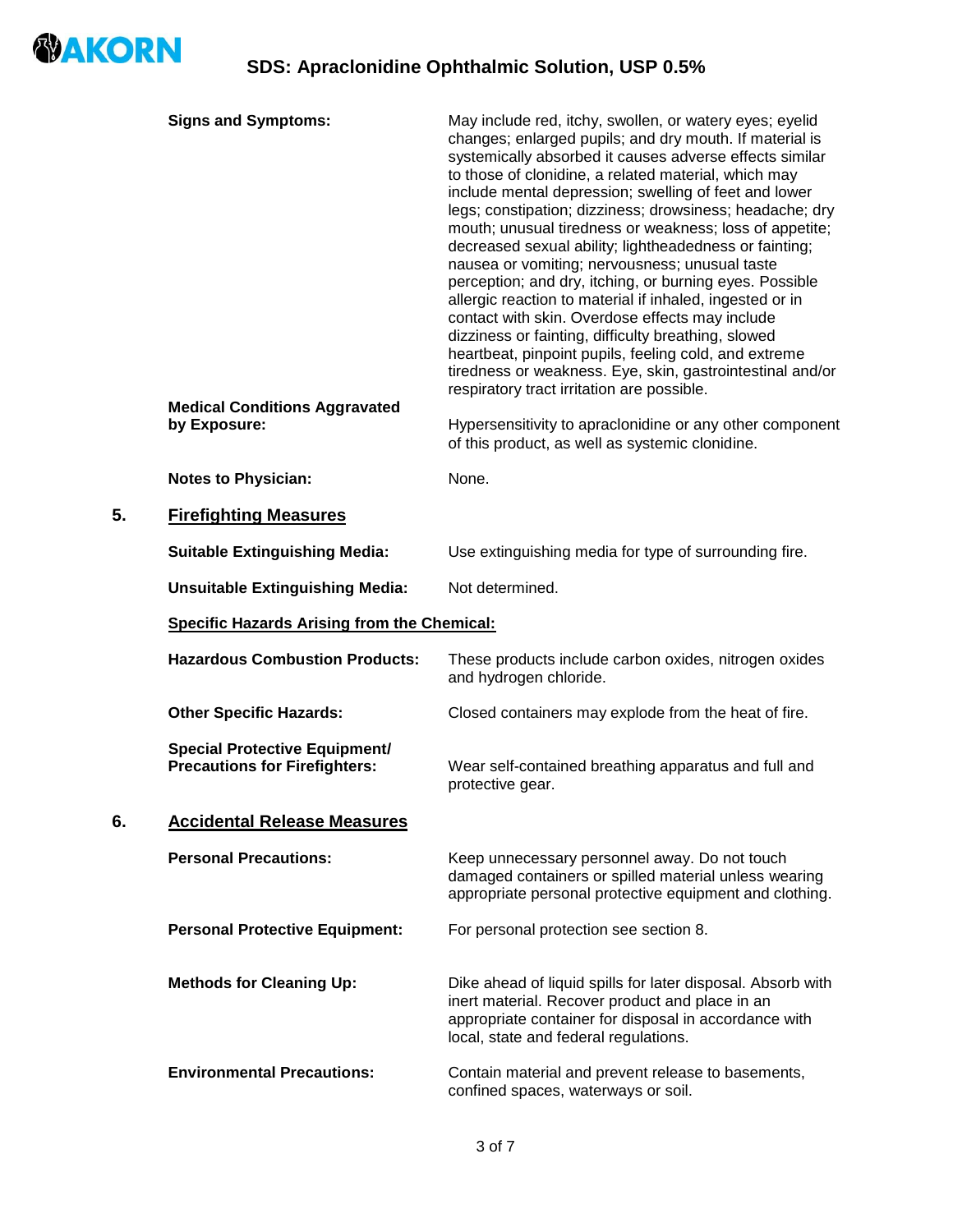

# **SDS: Apraclonidine Ophthalmic Solution, USP 0.5%**

|    | <b>Reference to Other Sections:</b>                                            | Refer to Sections 8, 12 and 13 for further information.                                                                                                  |
|----|--------------------------------------------------------------------------------|----------------------------------------------------------------------------------------------------------------------------------------------------------|
| 7. | <b>Handling and Storage</b>                                                    |                                                                                                                                                          |
|    | <b>Precautions for Safe Handling:</b>                                          | Handle in accordance with product label and/or product<br>insert information. Handle in accordance with good<br>industrial hygiene and safety practices. |
|    | <b>Conditions for Safe Storage,</b><br><b>Including Any Incompatibilities:</b> | Store according to label and/or product insert<br>information.                                                                                           |
|    | <b>Specific End Use:</b>                                                       | Pharmaceuticals.                                                                                                                                         |

# **8. Exposure Controls/Personal Protection**

### **Occupational Exposure Guidelines:**

| <b>Common or Chemical Name</b> | <b>Employee Exposure Limits</b>                                                                                                                                                                                                                                                                                                                                                                               |
|--------------------------------|---------------------------------------------------------------------------------------------------------------------------------------------------------------------------------------------------------------------------------------------------------------------------------------------------------------------------------------------------------------------------------------------------------------|
| Apraclonidine Hydrochloride    | Not established.                                                                                                                                                                                                                                                                                                                                                                                              |
| <b>Engineering Controls:</b>   | Engineering controls should be used as the primary<br>means to control exposures.                                                                                                                                                                                                                                                                                                                             |
| <b>Respiratory Protection:</b> | Where respirators are deemed necessary to reduce or<br>control occupational exposures, use NIOSH-approved<br>respiratory protection and have an effective respirator<br>program in place (applicable U.S. regulation OSHA 29<br>CFR 1910.134).                                                                                                                                                                |
| <b>Eyes Protection:</b>        | Safety glasses with side shields are recommended.<br>Face shields or goggles may be required if splash<br>potential exists or if corrosive materials are present.<br>Approved eye protection (e.g., bearing the ANSI Z87 or<br>CSA stamp) is preferred. Maintain eyewash facilities in<br>the work area.                                                                                                      |
| <b>Hand Protection:</b>        | Chemically compatible gloves. For handling solutions,<br>ensure that the glove material is protective against the<br>solvent being used. Use handling practices that minimize<br>direct hand contact. Employees who are sensitive to<br>natural rubber (latex) should use nitrile or other synthetic<br>non-latex gloves. Use of powdered latex gloves should<br>be avoided due to the risk of latex allergy. |
| <b>Skin Protection:</b>        | Wear protective laboratory coat, apron, or disposable<br>garment when working with large quantities.                                                                                                                                                                                                                                                                                                          |

# **9. Physical and Chemical Properties**

| <b>Physical State/Color:</b> | Liquid/Colorless to light yellowish. |
|------------------------------|--------------------------------------|
| Odor:                        | No data available.                   |
| <b>Odor Threshold:</b>       | No data available.                   |
| pH:                          | $4.4 - 7.8$                          |
| <b>Melting Point:</b>        | No data available.                   |
| <b>Freezing Point:</b>       | No data available.                   |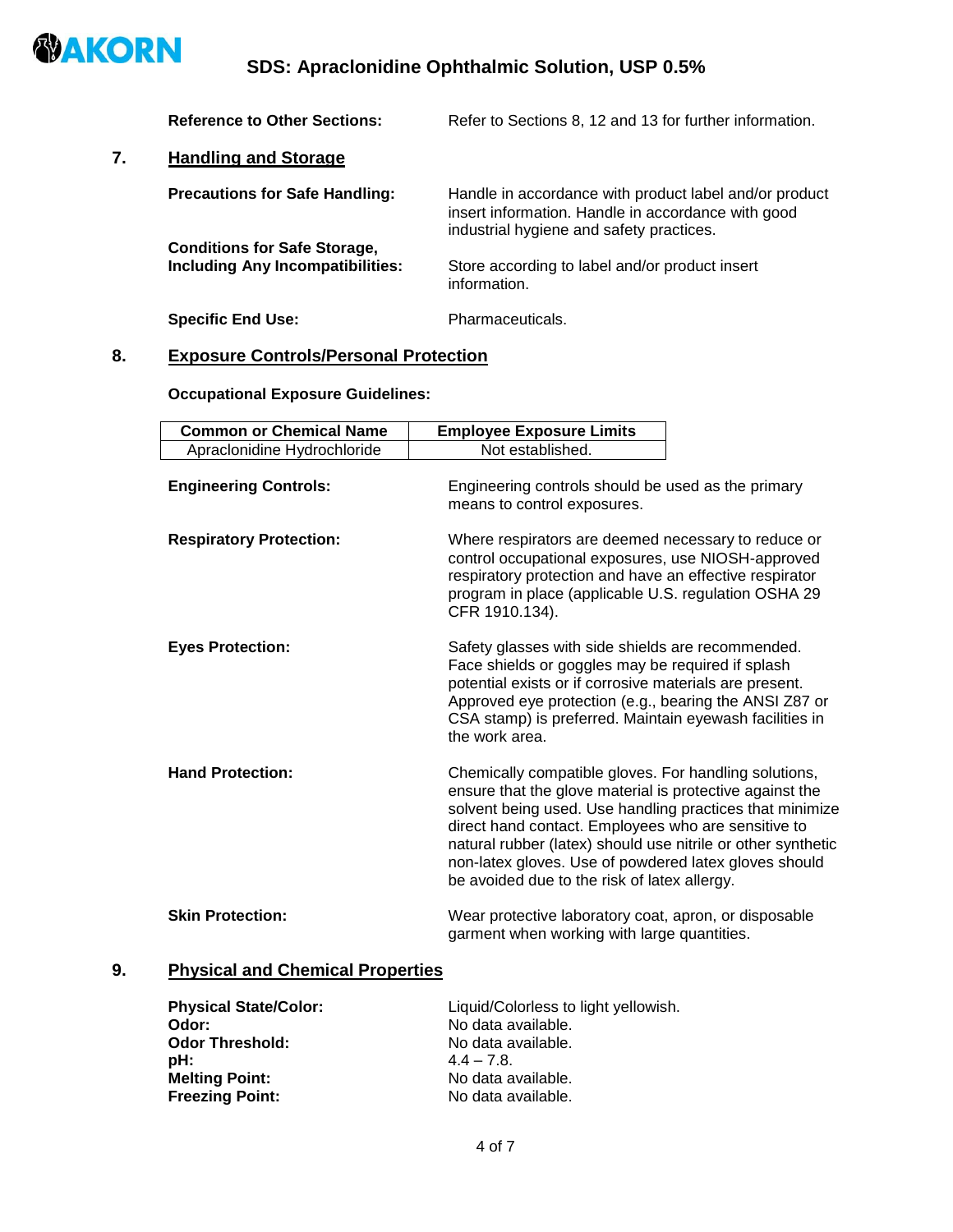

|     | <b>Boiling Point:</b>                                                        | No data available.                           |  |
|-----|------------------------------------------------------------------------------|----------------------------------------------|--|
|     | <b>Flash Point:</b>                                                          | No data available.                           |  |
|     | <b>Evaporation Rate:</b>                                                     | No data available.                           |  |
|     | Flammability (solid, gas):                                                   | No data available.                           |  |
|     | <b>Flammability Limit - Lower:</b>                                           | No data available.                           |  |
|     | <b>Flammability Limit - Upper:</b>                                           | No data available.                           |  |
|     | Vapor Pressure:                                                              | No data available.                           |  |
|     | <b>Vapor Density:</b>                                                        | No data available.                           |  |
|     | <b>Relative Density:</b>                                                     | No data available.                           |  |
|     | Solubility(ies):                                                             | Miscible in water.                           |  |
|     | <b>Partition Coefficient</b>                                                 |                                              |  |
|     | (n-octanol/water):                                                           | No data available.                           |  |
|     | <b>Auto-Ignition Temperature:</b>                                            | No data available.                           |  |
|     | <b>Decomposition Temperature:</b>                                            | No data available.                           |  |
|     | <b>Viscosity:</b>                                                            | No data available.                           |  |
| 10. | <b>Stability and Reactivity</b>                                              |                                              |  |
|     | <b>Reactivity:</b>                                                           | No data available.                           |  |
|     | <b>Chemical Stability:</b>                                                   | Stable under recommended storage conditions. |  |
|     | <b>Possibility of Hazardous Reactions:</b>                                   | No data available.                           |  |
|     | <b>Conditions to Avoid (e.g., static</b><br>discharge, shock, or vibration): | Light; freezing.                             |  |
|     | <b>Incompatible Materials:</b>                                               | Oxidizers.                                   |  |
|     | <b>Hazardous Decomposition</b><br><b>Products:</b>                           | No data available.                           |  |
| 11. | <b>Toxicological Information</b>                                             |                                              |  |
|     | Information on the Likely Routes of Exposure:                                |                                              |  |
|     |                                                                              |                                              |  |

| Inhalation:                                                                                       | May be harmful if inhaled. May cause respiratory tract<br>irritation.                                                                         |
|---------------------------------------------------------------------------------------------------|-----------------------------------------------------------------------------------------------------------------------------------------------|
| Ingestion:                                                                                        | May be harmful if swallowed.                                                                                                                  |
| <b>Skin Contact:</b>                                                                              | May be harmful if absorbed through the skin. May cause<br>skin irritation.                                                                    |
| <b>Eye Contact:</b>                                                                               | May cause eye irritation.                                                                                                                     |
| Symptoms Related to the Physical,<br><b>Chemical and Toxicological</b><br><b>Characteristics:</b> | See Section 4. To the best of our knowledge, the<br>chemical, physical and toxicological properties have not<br>been thoroughly investigated. |
| Delayed and Immediate Effects of<br>Exposure:                                                     | No data available.                                                                                                                            |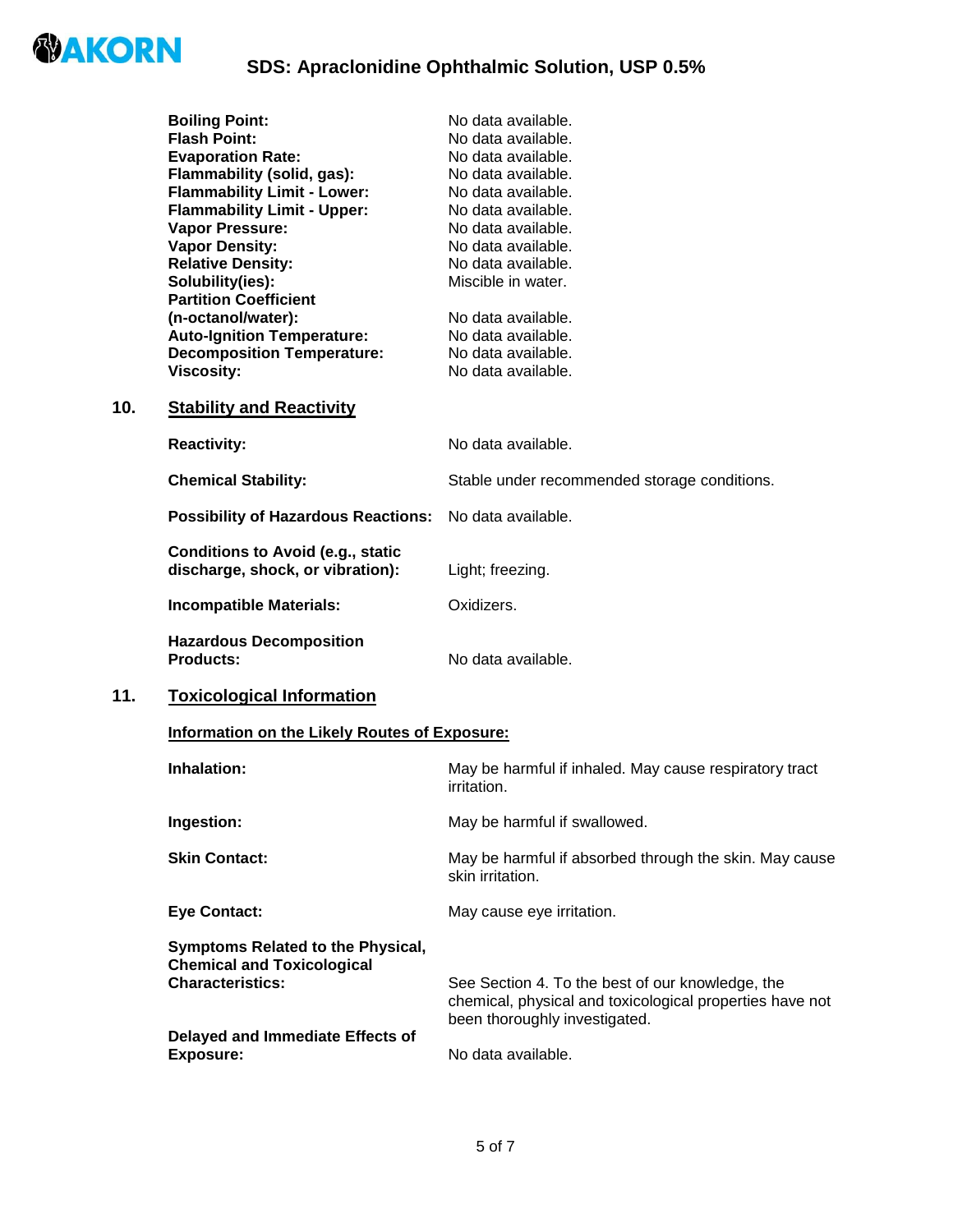

#### **Acute Toxicity:**

| <b>Compound</b>             | <b>Species</b> | Route | <b>Test Type</b> | Dose     |
|-----------------------------|----------------|-------|------------------|----------|
| Aproclonidine Hydrochloride | Mouse          | วral  | $L_{\nu_{50}}$   | 3 mg/kg  |
| Aproclonidine Hydrochloride | Rat            | วral  | ∟∟ <sub>50</sub> | 38 ma/ka |

| <b>Acute Toxicity - Dermal:</b><br><b>Acute Toxicity - Inhalation:</b><br><b>Corrosivity:</b><br><b>Dermal Irritation:</b><br><b>Eye Irritation:</b><br>Sensitization:<br>Toxicokinetics/Metabolism: | No data available.<br>No data available.<br>No data available.<br>No data available.<br>No data available.<br>No data available.<br>No data available. |
|------------------------------------------------------------------------------------------------------------------------------------------------------------------------------------------------------|--------------------------------------------------------------------------------------------------------------------------------------------------------|
| <b>Target Organ Effects:</b>                                                                                                                                                                         | Central Nervous System.                                                                                                                                |
| <b>Reproductive Effects:</b><br>Carcinogenicity:                                                                                                                                                     | No data available.<br>No data available.                                                                                                               |
| National Toxicology Program (NTP):                                                                                                                                                                   | Not considered to be a carcinogen.                                                                                                                     |
| International Agency for Research on<br>Cancer (IARC):                                                                                                                                               | Not considered to be a carcinogen.                                                                                                                     |
| Occupational Safety and Health<br>Administration (OSHA):                                                                                                                                             | Not considered to be a carcinogen.                                                                                                                     |
| <b>Mutagenicity:</b><br><b>Aspiration Hazard:</b>                                                                                                                                                    | No data available.<br>No data available.                                                                                                               |

### **12. Ecological Information**

#### **Ecotoxicity**

| <b>Aquatic:</b>                       | No data available. |
|---------------------------------------|--------------------|
| <b>Terrestrial:</b>                   | No data available. |
| <b>Persistence and Degradability:</b> | No data available. |
| <b>Bioaccumulative Potential:</b>     | No data available. |
| <b>Mobility in Soil:</b>              | No data available. |
| <b>Mobility in Environment:</b>       | No data available. |
| <b>Other Adverse Effects:</b>         | No data available. |

#### **13. Disposal Considerations**

Dispose of all waste in accordance with Federal, State and Local regulations.

### **14. Transport Information**

| <b>UN Number:</b>                  | Not applicable. |
|------------------------------------|-----------------|
| <b>UN Proper Shipping Name:</b>    | Not applicable. |
| <b>Transport Hazard Class(es):</b> | Not applicable. |
| <b>Packing Group:</b>              | Not applicable. |